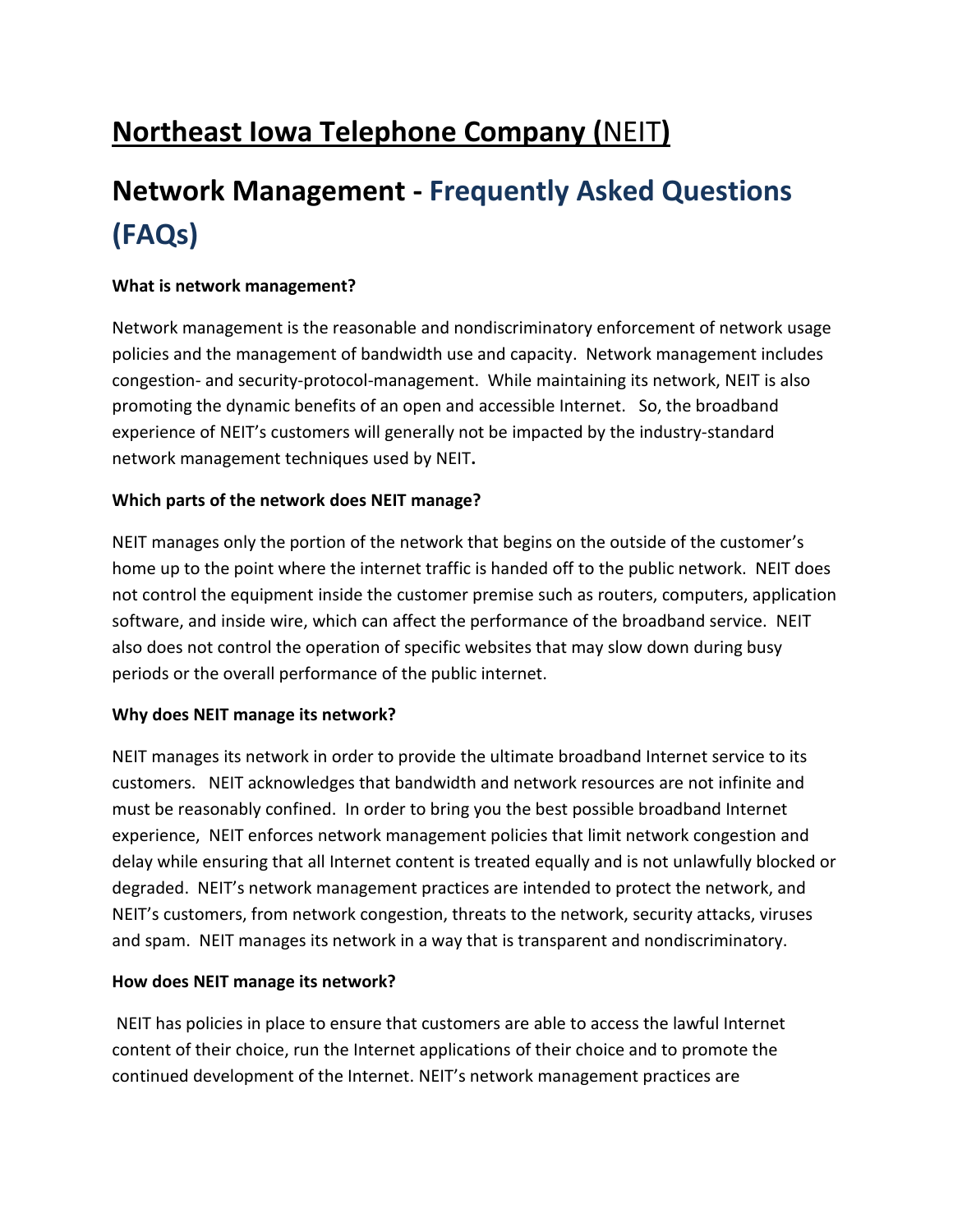nondiscriminatory, application-neutral, and minimally intrusive. NEIT may use one or more of the following industry standard techniques to manage its network. This list is not exhaustive:

- a. Monitoring the network to identify congestion, security breaches, malware or damage to the network;
- b. Rerouting Internet traffic to relieve congestion;
- c. Port Filtering;
- d. Additions or upgrades to increase network capacity;
- e. Enforcement of Acceptable Use Policy, Terms and Conditions of Service, and/or Service Agreements against customers abusing the network;
- f. Using security protocols to ensure authentication of customers;
- g. Providing resources to customer's for identifying and reporting spam, viruses, firewall issues, and phishing schemes;
- h. Filtering spam;
- i. Preventing viruses from harming the network; and
- j. Thwarting denial of service attacks

Network management practices are a necessity to guard against harmful threats to the network such as network congestion, security attacks, excessive spam, and viruses. Reasonable network management practices ensure that you will have the best possible broadband Internet experience.

#### **Will NEIT's network management impact my online experience?**

NEIT uses reasonable network management tools and practices that are minimally intrusive to its customers and are consistent with industry standards. In accordance with NEIT's policies, Terms and Conditions for Service, Broadband Internet Acceptable Use Policy ("AUP"), and the Internet Service Agreement, Customers have agreed to comply with all current bandwidth, data storage, and other limitations on NEIT's Broadband Internet services. Thus, NEIT's tools and practices will generally impact only users that have violated the terms of NEIT's policies, AUP, Terms and Conditions for Service, or the Internet Service Agreement. Users are also more likely to experience an impact on online experience during peak periods where congestion is prevalent.

## **What can I expect if I am in violation of NEIT's policies, Terms and Conditions of Service, the Broadband Internet AUP or the Internet Service Agreement?**

If you, the customer, are in violation of any of the foregoing, the impact to your online experience may include, but will not necessarily be limited to, any one or all of the following: